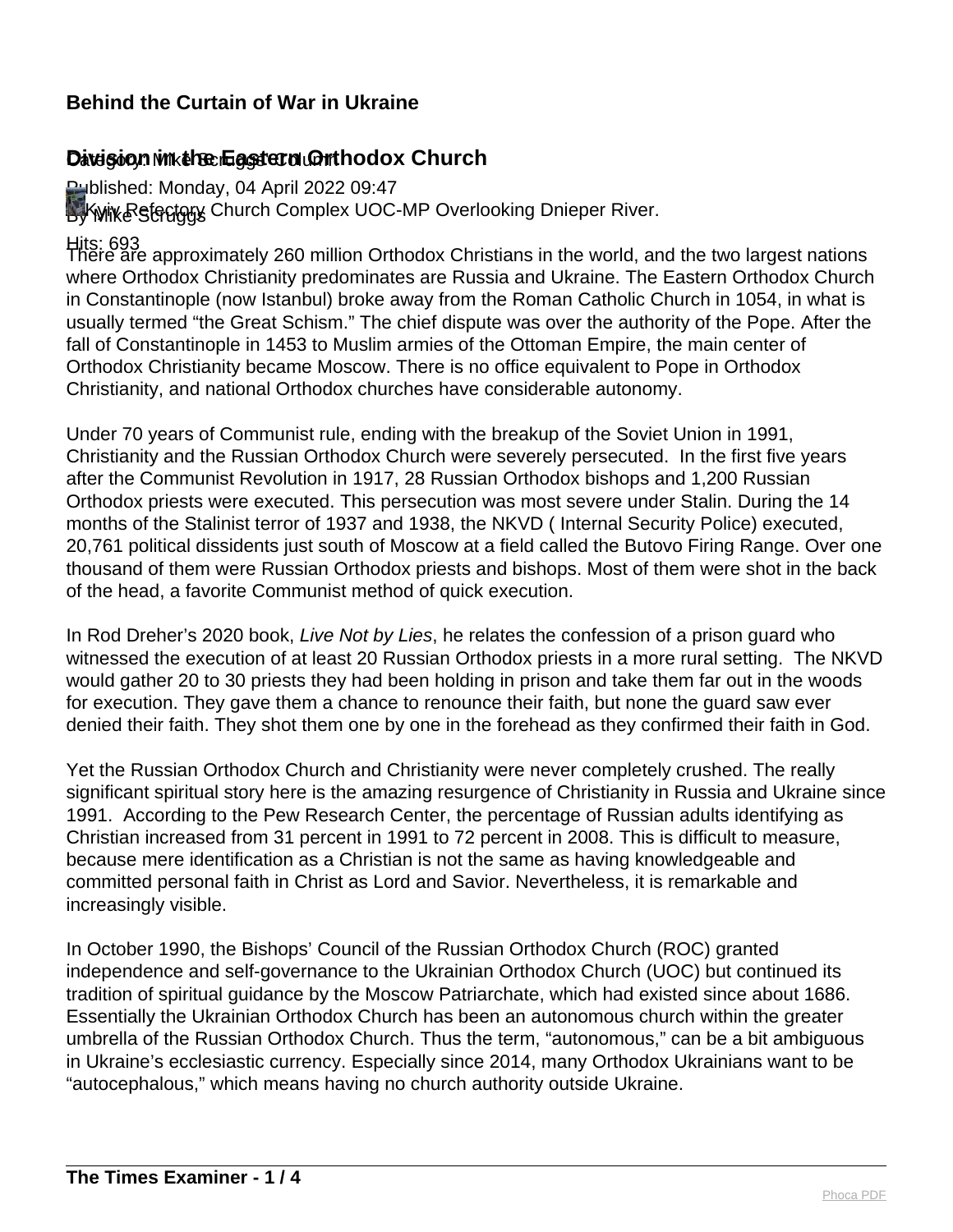**\⁄ე@ დე 2000** Mike is the game of the mongraphy to further clarify the situation. You have probably seen the Published: Monday, 04 April 2022 09:47 maps. Eastern and Southern Ukraine, colored blue on the political maps, and including the whole RVSSISR SCIMPS, economics, and religion. These areas have favored pro-Russian political policies hits: 693 tend to favor the traditional relationship between the Ukrainian Orthodox Church and the coastal strip on the Sea of Azov, between Crimea and the Donbas Republics, leans toward Moscow Patriarchate. Western Ukraine, colored red on the political maps, has leaned toward its western neighbors, who belong to the European Union and NATO. Western Ukraine cherishes Ukrainian independence and is fearful and suspicious of Russian dominance. (See map on my March 21, article, The Biden Shadow over Ukraine)

In 2010, Viktor Yanukovych was elected President of Ukraine with 49 percent of the vote against Yulia Tymoshenko with 46 percent. Yanukovych was from Eastern Ukraine and tried to balance those needs with those of Western Ukraine. In November 2013, massive protests erupted in Kyiv and other cities, because Yanukovych delayed approving Ukraine's membership in the European Union (EU), which Parliament had approved. Russia had made an offer of \$15 billion in loans and cheaper fuel costs if Ukraine joined the Russian dominated Eurasian Economic Union. The EU could not come near matching it. In January and February 2104, the protest crowds, now called the "Maidan Revolution," grew larger and more violent. On February 18 to 23, hundreds of thousands of protestors clashed with security police, and 121 people, including 13 police were killed. When the police were ordered to leave on February 23, the crowds remained in control of Independence Square in Kyiv. Parliament abandoned support for Yanukovych, and he fled to Russia. A new election was held, and billionaire oligarch Petro Poroshenko was elected with 55 percent of the vote on May 25. He favored a pro-Western and anti-Russian agenda. Many Ukrainians and conservative American and British scholars believe the Maidan Revolution was a U.S. State Department orchestrated coup d'état.

**Poroshenko and his new Ukrainian government** decided to pursue complete Ukrainian independence from the Russian Orthodox Church (ROC). But not all the Ukrainian Orthodox Church (UOC) wanted to pursue this goal of complete separation. Thousands of Orthodox churches and hundreds of monasteries cherished the centuries-old jurisdictional relationship. In all, there are about 12,000 Orthodox churches and 250 monasteries in Ukraine. Ukraine now has two main Orthodox Church denominations—the Ukrainian Orthodox Church (UOC) Moscow Patriarchate and a new church, the Orthodox Church of Ukraine OCU) with its own Patriarch in Kyiv.

In 2018, the Poroshenko government and some OCU bishops, **with the help of U.S. Vice President Joe Biden,** persuaded Bartholomew, the nominal ecumenical patriarch of Constantinople (in Muslim Istanbul) to approve complete "autocephaly" for the Orthodox Church of Ukraine. Dr. Steve Turley, author and YouTube news channel commentator, who is an Orthodox church member, brought this to public attention on his 15-minute November 20, 2018, YouTube presentation. See also *Eureporter* November 2, 2021. This was during a time that both Joe and Hunter Biden were weaving a corrupt web of influences and high-paid corruption in Ukraine.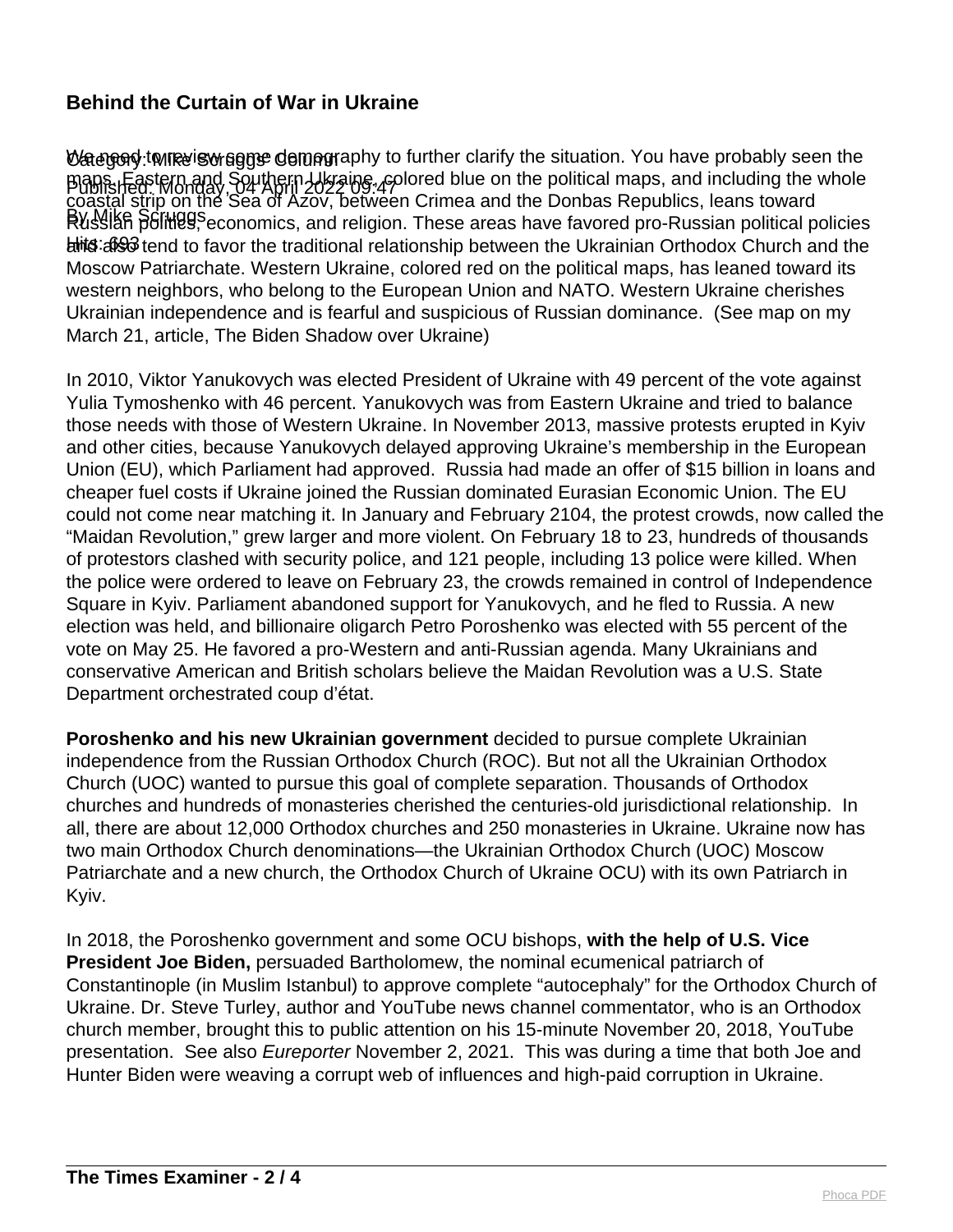Category: Mike Scruggs' Column The Russian Orthodox Church Patriarch Kirill was naturally outraged, and on October 12, 2018, Published: Monday, 04 April 2022 09:47 Russian President Vladimir Putin vowed to defend the rights of Orthodox Churches and members By Mike Scruggs moral teachings of Scripture and strong social and family conservatism. Putin often speaks against this word, distorted moral compass of the U.S. and Western Europe. in Ukraine. Both Russian and Ukrainian orthodoxy emphasize faithfulness to the doctrinal and

Dr. Turley often speaks of the growing global trend to reject secular globalism and its moral degeneracy and return to traditional values of culture, politics, and religion. He includes the emergence of Donald Trump and the recent Virginia gubernatorial election as examples in the U.S, but also Brexit and similar trends in Europe.

More demographics should help you understand the religious and political framework of Russia and Ukraine.

A U.S. State Department report in 2021 indicated that 63 percent of Russians identified with the Russian Orthodox Church and 7 percent identified as Muslims. A recent 2022 report by Russian Public Opinion Research indicated 68 percent of Russian adults were Russian Orthodox, a little over one percent were Protestant or Roman Catholic, 6 percent were Muslim, 4 percent belonged to other religions, and about 20 percent had no interest in religion. Several other surveys indicated that approximately one-third of those who identify as Russian Orthodox are not actually associated with a specific Orthodox congregation. Regional detail within the Russian Federation indicates that Russian Orthodoxy is strongest west of the Ural Mountains and weaker in the Caucus and Asia, where some political divisions are actually majority Muslim or where older pagan or nature religions have significant minority influence.

The Christian Science Monitor claimed in 2011 that Russia had become the most Christian country in Europe, but I believe that title may belong to Poland or perhaps Ukraine. The percentage of the U.S. population that identifies as Christian has been dropping rapidly and at 65 percent is now below Russia, Ukraine, and Poland. Secular globalism and Social Marxist dominance in education, government, and the media are taking a heavy toll. A large part of the recent decline in Christian percentages, however, is undoubtedly due to high rates of new immigration from predominantly non-Christian nations.

A Pew Survey in 2017 showed 72 percent of Russians identified as Christians, while the same Pew survey showed 71 percent for Ukraine in 2018. A survey of both countries in 2016, and perhaps adjusted for the political changes resulting from the 2014 war, was released in January 2019. This showed Ukraine was 78 percent Orthodox and 10 percent mostly Greek Catholic, bringing the Christian total to about 88 percent. Russia remained 71 percent Orthodox, which would probably bring the Christian total to 73 percent. This rather nice jump for Ukraine may reflect a recapitulation of the data, excluding Crimea and the Donbas Republics from the Ukraine. Crimea's population of about 2.5 million is 68 percent Russian, only 16 percent Ukrainian, and 15 percent Muslim. Russian Orthodox adherents make up about 58 percent of the population. The combined population of the two Donbas republics, sometimes now referred to as New Russia, was about 3.8